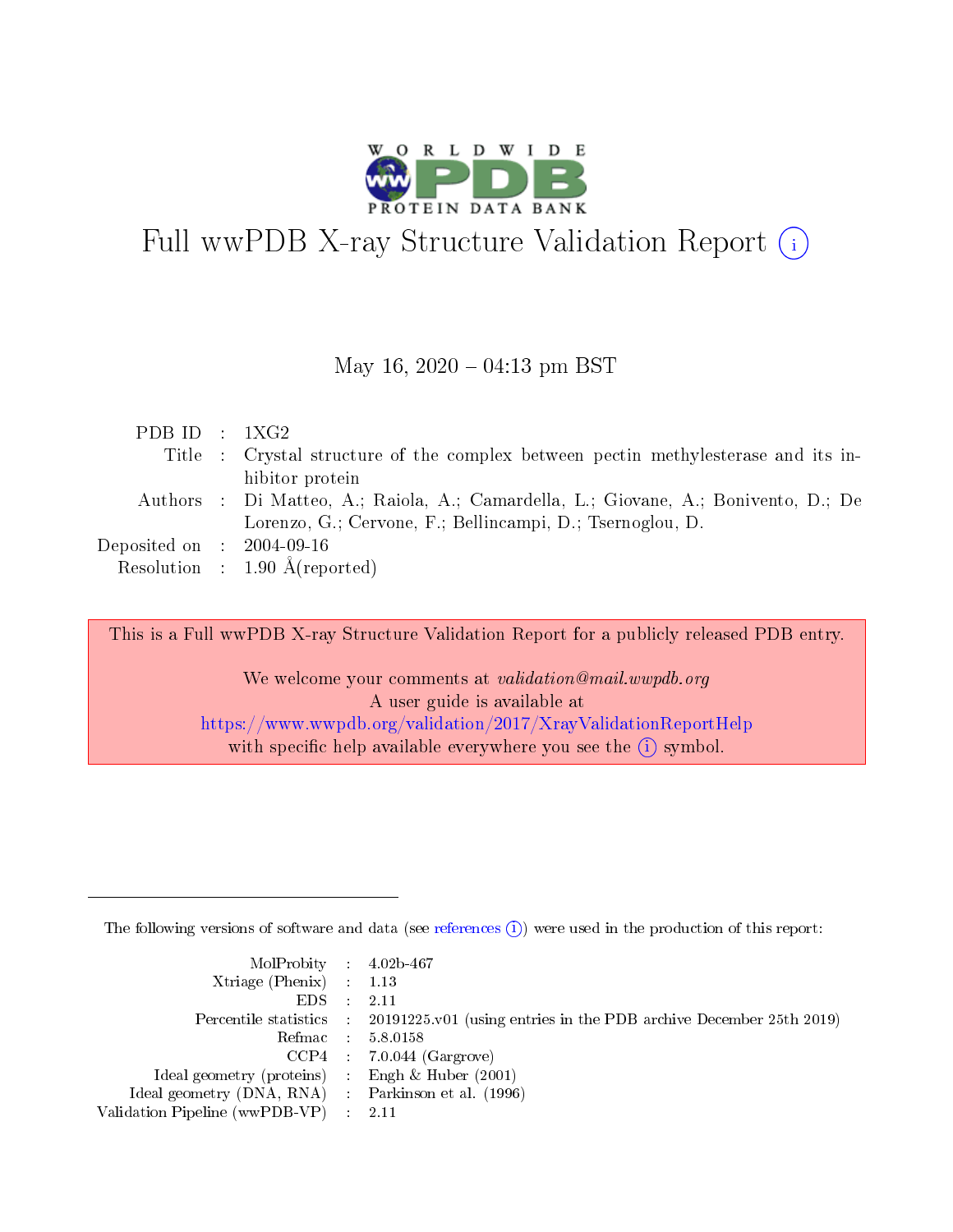# 1 [O](https://www.wwpdb.org/validation/2017/XrayValidationReportHelp#overall_quality)verall quality at a glance  $(i)$

The following experimental techniques were used to determine the structure: X-RAY DIFFRACTION

The reported resolution of this entry is 1.90 Å.

Percentile scores (ranging between 0-100) for global validation metrics of the entry are shown in the following graphic. The table shows the number of entries on which the scores are based.



| Metric                | Whole archive<br>$(\#\mathrm{Entries})$ | Similar resolution<br>$(\#\text{Entries}, \text{resolution range}(\text{\AA}))$ |
|-----------------------|-----------------------------------------|---------------------------------------------------------------------------------|
| $R_{free}$            | 130704                                  | $6207(1.90-1.90)$                                                               |
| Clashscore            | 141614                                  | $6847(1.90-1.90)$                                                               |
| Ramachandran outliers | 138981                                  | $6760(1.90-1.90)$                                                               |
| Sidechain outliers    | 138945                                  | 6760 (1.90-1.90)                                                                |
| RSRZ outliers         | 127900                                  | $6082(1.90-1.90)$                                                               |

The table below summarises the geometric issues observed across the polymeric chains and their fit to the electron density. The red, orange, yellow and green segments on the lower bar indicate the fraction of residues that contain outliers for  $>=3, 2, 1$  and 0 types of geometric quality criteria respectively. A grey segment represents the fraction of residues that are not modelled. The numeric value for each fraction is indicated below the corresponding segment, with a dot representing fractions  $\epsilon=5\%$  The upper red bar (where present) indicates the fraction of residues that have poor fit to the electron density. The numeric value is given above the bar.

| Mol | $Chain \  Length$ | Quality of chain |              |
|-----|-------------------|------------------|--------------|
|     | 317               | 2%<br>91%        | 8%           |
|     | 153               | $\%$<br>92%      | $5\% \cdots$ |

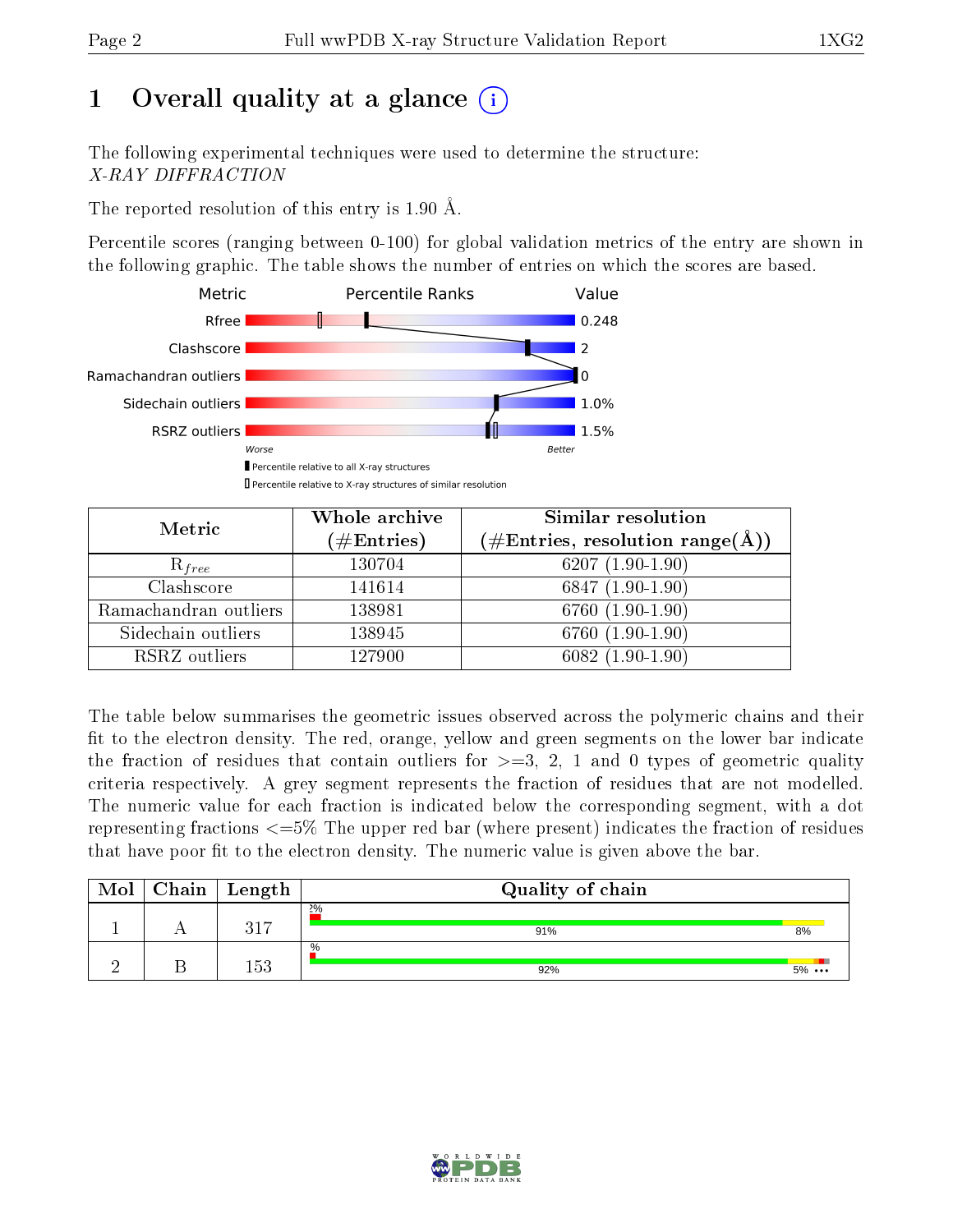# 2 Entry composition (i)

There are 3 unique types of molecules in this entry. The entry contains 4053 atoms, of which 0 are hydrogens and 0 are deuteriums.

In the tables below, the ZeroOcc column contains the number of atoms modelled with zero occupancy, the AltConf column contains the number of residues with at least one atom in alternate conformation and the Trace column contains the number of residues modelled with at most 2 atoms.

Molecule 1 is a protein called Pectinesterase 1.

| Mol | Chain | Residues | Atoms               |      |     |     | ZeroOcc | $\mid$ AltConf $\mid$ Trace |  |  |
|-----|-------|----------|---------------------|------|-----|-----|---------|-----------------------------|--|--|
|     |       | 317      | $\rm Total$<br>2446 | 1550 | 421 | 463 | 12      |                             |  |  |

Molecule 2 is a protein called Pectinesterase inhibitor.

| Mol | Chain | Residues | Atoms         |         |  |      |  | $ZeroOcc \mid AltConf \mid Trace \mid$ |  |
|-----|-------|----------|---------------|---------|--|------|--|----------------------------------------|--|
|     |       | 151      | Total<br>1154 | 714 191 |  | -244 |  |                                        |  |

There is a discrepancy between the modelled and reference sequences:

| Chain | Residue   Modelled   Actual |        | ∴omment                       | <b>Reference</b> |
|-------|-----------------------------|--------|-------------------------------|------------------|
|       | PHF                         | $\sim$ | CLONING ARTIFACT   UNP P83326 |                  |

• Molecule 3 is water.

|  | Mol   Chain   Residues | Atoms                 | $ZeroOcc \   \ AltConf \  $ |
|--|------------------------|-----------------------|-----------------------------|
|  | 315                    | Total O<br>315 315    |                             |
|  | 138                    | Total O<br>138<br>138 |                             |

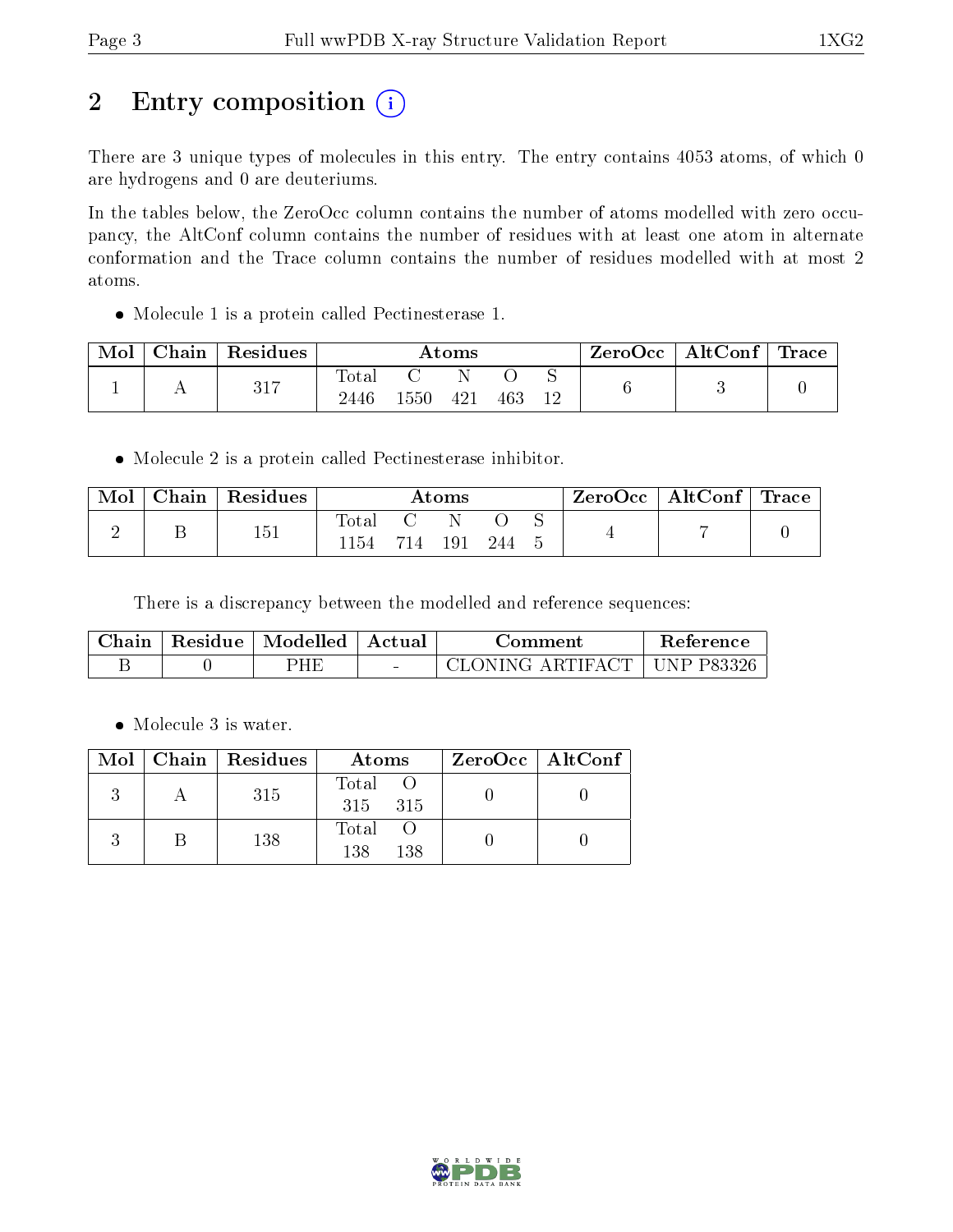## 3 Residue-property plots  $(i)$

These plots are drawn for all protein, RNA and DNA chains in the entry. The first graphic for a chain summarises the proportions of the various outlier classes displayed in the second graphic. The second graphic shows the sequence view annotated by issues in geometry and electron density. Residues are color-coded according to the number of geometric quality criteria for which they contain at least one outlier: green  $= 0$ , yellow  $= 1$ , orange  $= 2$  and red  $= 3$  or more. A red dot above a residue indicates a poor fit to the electron density (RSRZ  $> 2$ ). Stretches of 2 or more consecutive residues without any outlier are shown as a green connector. Residues present in the sample, but not in the model, are shown in grey.



• Molecule 1: Pectinesterase 1

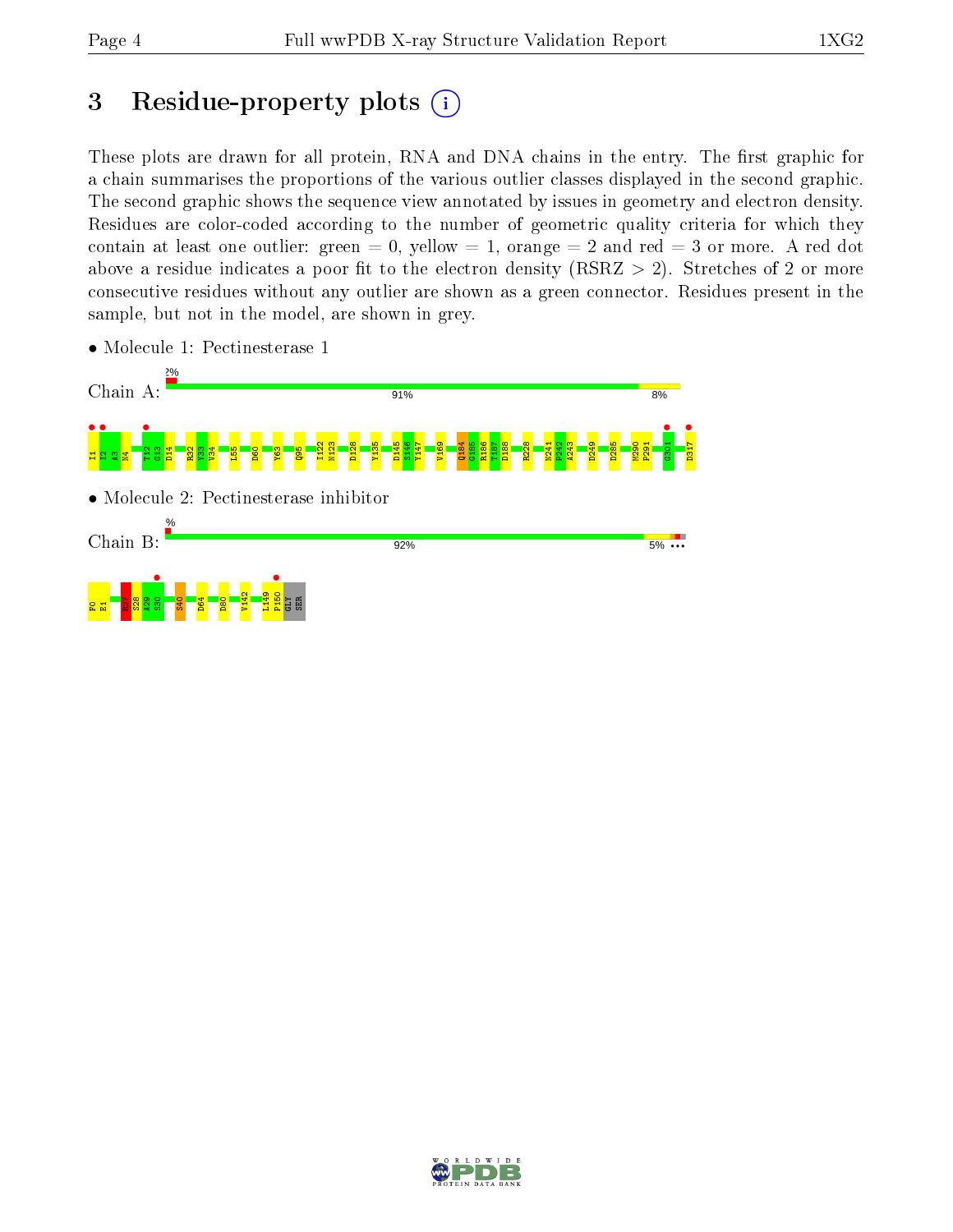# 4 Data and refinement statistics  $(i)$

| Property                                                             | Value                                                        | Source     |
|----------------------------------------------------------------------|--------------------------------------------------------------|------------|
| Space group                                                          | P 32 2 1                                                     | Depositor  |
| Cell constants                                                       | $90.38\text{\AA}$<br>$90.38\text{\AA}$<br>$149.09\text{\AA}$ |            |
| a, b, c, $\alpha$ , $\beta$ , $\gamma$                               | $90.00^\circ$<br>$120.00^\circ$<br>$90.00^\circ$             | Depositor  |
| Resolution $(A)$                                                     | 25.00<br>$-1.90$                                             | Depositor  |
|                                                                      | 23.72<br>$-1.90$                                             | <b>EDS</b> |
| % Data completeness                                                  | $95.8(25.00-1.90)$                                           | Depositor  |
| (in resolution range)                                                | $95.8(23.72-1.90)$                                           | <b>EDS</b> |
| $\mathrm{R}_{merge}$                                                 | 0.08                                                         | Depositor  |
| $\mathrm{R}_{sym}$                                                   | (Not available)                                              | Depositor  |
| $\sqrt{I/\sigma(I)} > 1$                                             | $\overline{3.44}$ (at 1.90Å)                                 | Xtriage    |
| Refinement program                                                   | REFMAC 5.1.24                                                | Depositor  |
|                                                                      | $\overline{0.198}$ ,<br>0.232                                | Depositor  |
| $R, R_{free}$                                                        | 0.209<br>0.248<br>$\overline{a}$                             | DCC        |
| $R_{free}$ test set                                                  | 2730 reflections $(5.08\%)$                                  | wwPDB-VP   |
| Wilson B-factor $(A^2)$                                              | 13.4                                                         | Xtriage    |
| Anisotropy                                                           | 0.013                                                        | Xtriage    |
| Bulk solvent $k_{sol}(e/\mathring{A}^3)$ , $B_{sol}(\mathring{A}^2)$ | 0.40, 48.0                                                   | <b>EDS</b> |
| $\overline{L-test for}$ twinning <sup>2</sup>                        | $< L >$ = 0.50, $< L2 >$ = 0.34                              | Xtriage    |
| Estimated twinning fraction                                          | $0.019$ for $-h,-k,l$                                        | Xtriage    |
| $F_o, F_c$ correlation                                               | 0.91                                                         | <b>EDS</b> |
| Total number of atoms                                                | 4053                                                         | wwPDB-VP   |
| Average B, all atoms $(A^2)$                                         | 18.0                                                         | wwPDB-VP   |

Xtriage's analysis on translational NCS is as follows: The largest off-origin peak in the Patterson function is  $3.99\%$  of the height of the origin peak. No significant pseudotranslation is detected.

<sup>&</sup>lt;sup>2</sup>Theoretical values of  $\langle |L| \rangle$ ,  $\langle L^2 \rangle$  for acentric reflections are 0.5, 0.333 respectively for untwinned datasets, and 0.375, 0.2 for perfectly twinned datasets.



<span id="page-4-1"></span><span id="page-4-0"></span><sup>1</sup> Intensities estimated from amplitudes.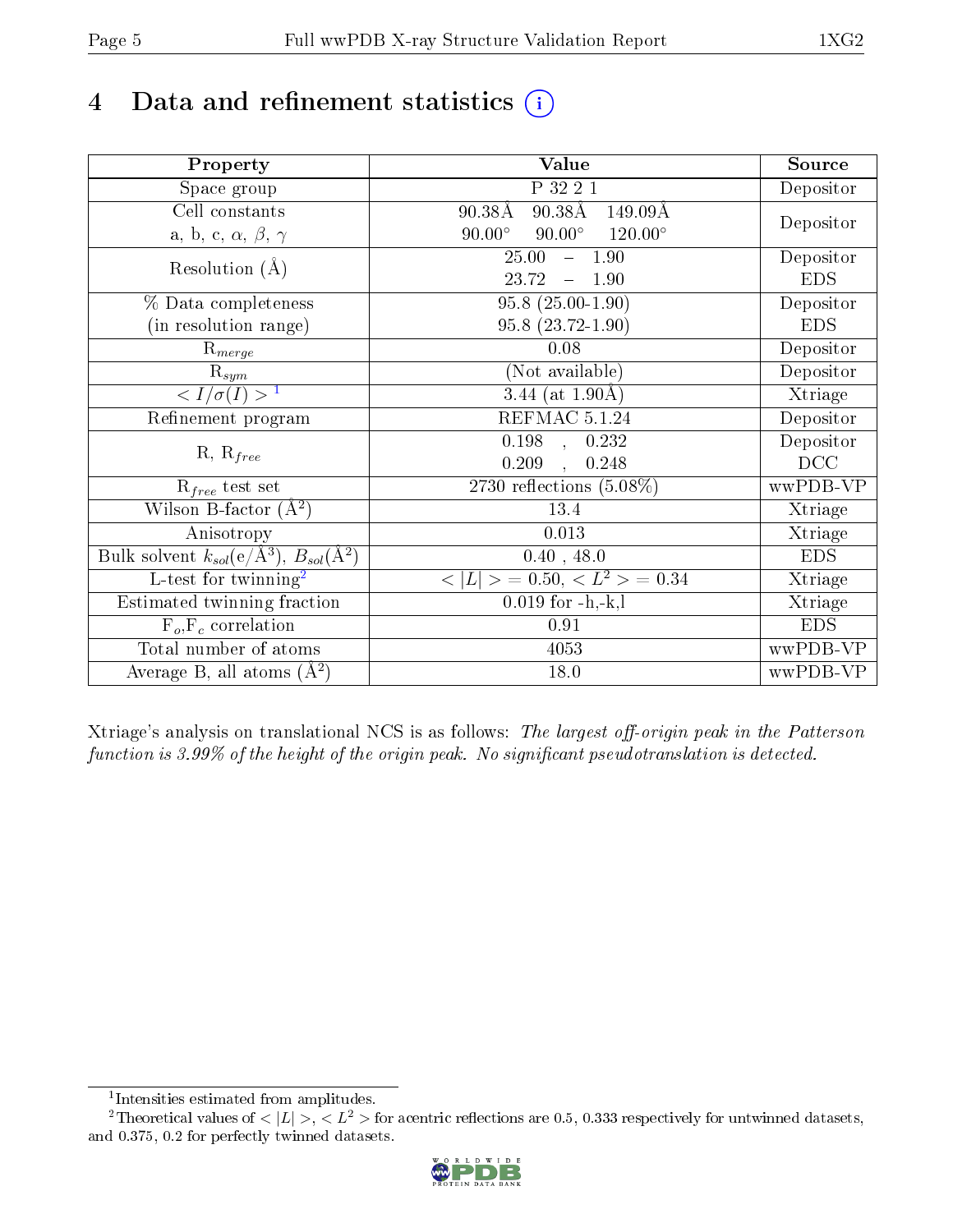# 5 Model quality  $(i)$

### 5.1 Standard geometry  $(i)$

The Z score for a bond length (or angle) is the number of standard deviations the observed value is removed from the expected value. A bond length (or angle) with  $|Z| > 5$  is considered an outlier worth inspection. RMSZ is the root-mean-square of all Z scores of the bond lengths (or angles).

| Mol | Chain |      | Bond lengths        | Bond angles |                      |  |
|-----|-------|------|---------------------|-------------|----------------------|--|
|     |       | RMSZ | $\# Z  > 5$         | RMSZ        | # $ Z  > 5$          |  |
|     |       | 0.46 | 0/2513              | 0.77        | $7/3414$ $(0.2\%)$   |  |
| 2   |       | 0.61 | $2/1207(0.2\%)$     | 0.74        | $3/1637(0.2\%)$      |  |
| AIL |       | 0.52 | 2/3720<br>$(0.1\%)$ | 0.76        | 10/5051<br>$(0.2\%)$ |  |

Chiral center outliers are detected by calculating the chiral volume of a chiral center and verifying if the center is modelled as a planar moiety or with the opposite hand.A planarity outlier is detected by checking planarity of atoms in a peptide group, atoms in a mainchain group or atoms of a sidechain that are expected to be planar.

|  | $\lceil \text{Mol} \rceil$ Chain $\mid \#\text{Chirality outliers} \mid \#\text{Planarity outliers} \mid$ |
|--|-----------------------------------------------------------------------------------------------------------|
|  |                                                                                                           |

All (2) bond length outliers are listed below:

|  |  |                        | $\mid$ Mol $\mid$ Chain $\mid$ Res $\mid$ Type $\mid$ Atoms $\mid$ Z $\mid$ Observed(Å) $\mid$ Ideal(Å) $\mid$ |      |
|--|--|------------------------|----------------------------------------------------------------------------------------------------------------|------|
|  |  | $40[A]$ SER CB-OG 9.14 | 1.54                                                                                                           | l 42 |
|  |  | $40[B]$ SER CB-OG 9.14 | $1.54\,$                                                                                                       | 1.42 |

All (10) bond angle outliers are listed below:

| Mol            | Chain | Res | <b>Type</b> | Atoms       | Z       | Observed $(°)$ | Ideal $(^\circ)$ |
|----------------|-------|-----|-------------|-------------|---------|----------------|------------------|
|                | А     | 317 | <b>ASP</b>  | $CB-CG-OD2$ | 6.97    | 124.57         | 118.30           |
| 1              | А     | 128 | ASP         | $CB-CG-OD2$ | 6.81    | 124.43         | 118.30           |
| 1              | А     | 285 | ASP         | $CB-CG-OD2$ | 6.61    | 124.25         | 118.30           |
| 1              | А     | 145 | <b>ASP</b>  | $CB-CG-OD2$ | 6.29    | 123.97         | 118.30           |
| $\overline{2}$ | B     | 27  | $\rm{ARG}$  | $O-C N$     | $-6.21$ | 112.76         | 122.70           |
| 1              | A     | 14  | ASP         | $CB-CG-OD2$ | 5.46    | 123.21         | 118.30           |
| $\overline{2}$ | В     | 64  | ASP         | $CB-CG-OD2$ | 5.29    | 123.06         | 118.30           |
| $\overline{2}$ | В     | 80  | <b>ASP</b>  | $CB-CG-OD2$ | 5.22    | 123.00         | 118.30           |
| 1              | А     | 249 | ASP         | $CB-CG-OD2$ | 5.13    | 122.92         | 118.30           |
|                | А     | 188 | $\rm{ASP}$  | $CB-CG-OD1$ | 5.11    | 122.90         | 118.30           |

There are no chirality outliers.

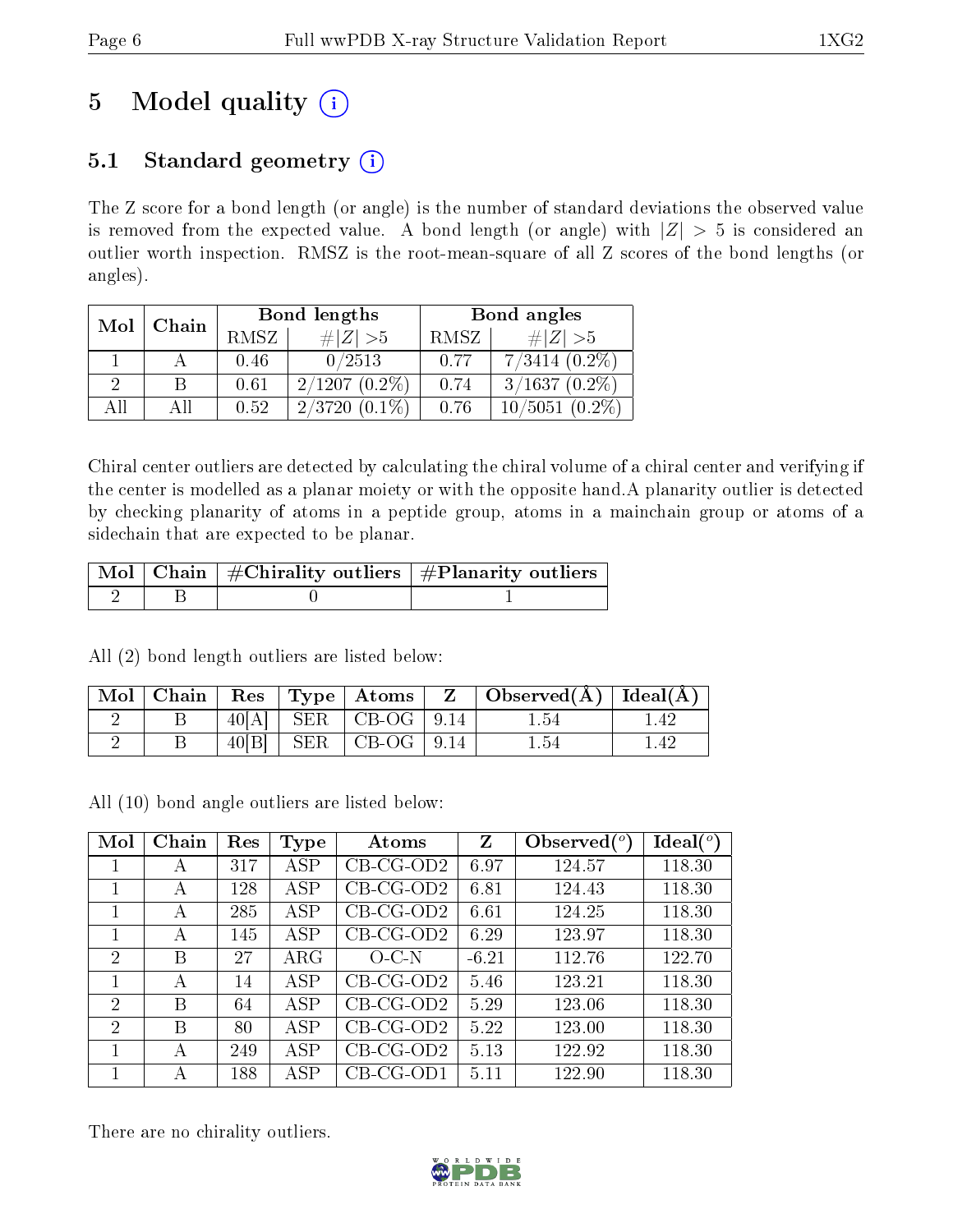All (1) planarity outliers are listed below:

| Mol   Chain   Res   Type |         | Group     |
|--------------------------|---------|-----------|
|                          | A R $G$ | Mainchain |

#### 5.2 Too-close contacts  $(i)$

In the following table, the Non-H and H(model) columns list the number of non-hydrogen atoms and hydrogen atoms in the chain respectively. The H(added) column lists the number of hydrogen atoms added and optimized by MolProbity. The Clashes column lists the number of clashes within the asymmetric unit, whereas Symm-Clashes lists symmetry related clashes.

|  |      |      | Mol   Chain   Non-H   H(model)   H(added)   Clashes   Symm-Clashes |
|--|------|------|--------------------------------------------------------------------|
|  | 2446 | 2418 |                                                                    |
|  | 1154 | 1129 |                                                                    |
|  | 315  |      |                                                                    |
|  | 138  |      |                                                                    |
|  | 4053 | 3547 |                                                                    |

The all-atom clashscore is defined as the number of clashes found per 1000 atoms (including hydrogen atoms). The all-atom clashscore for this structure is 2.

All (16) close contacts within the same asymmetric unit are listed below, sorted by their clash magnitude.

| Atom-1               | Atom-2             | Interatomic      | Clash           |
|----------------------|--------------------|------------------|-----------------|
|                      |                    | distance $(\AA)$ | overlap $(\AA)$ |
| 1:A:4:ASN:HD22       | 1: A:34:VAL:H      | 1.37             | 0.73            |
| 2:B:40[B]:SER:OG     | 2:B:142:VAL:HG22   | 2.02             | 0.60            |
| 1: A:147:TYR:CE1     | 1: A:169: VAL:HG21 | 2.43             | 0.54            |
| 1:A:184:GLN:HE22     | 1:A:186:ARG:H      | 1.57             | 0.53            |
| 2:B:27:ARG:O         | 2:B:28:SER:C       | 2.47             | 0.51            |
| 1:A:241:ASN:HD22     | 1:A:243:ALA:H      | 1.60             | 0.49            |
| 1:A:184:GLN:NE2      | 1:A:186:ARG:H      | 2.12             | 0.48            |
| 1: A:290:MET:N       | 1:A:291:PRO:CD     | 2.76             | 0.48            |
| 1: A:1: ILE: HG21    | 1:A:32[B]:ARG:HH22 | 1.79             | 0.48            |
| 1: A:95: GLN: HA     | 1:A:123:ASN:O      | 2.15             | 0.47            |
| 1:A:184:GLN:HE21     | 1:A:228:ARG:H      | 1.64             | 0.45            |
| 1: A: 122: ILE: HD12 | 1:A:122:ILE:N      | 2.31             | 0.45            |
| 1: A:184: GLN: NE2   | 1:A:228:ARG:H      | 2.15             | 0.45            |
| 2:B:0:PHE:N          | 3:B:275:HOH:O      | 2.51             | 0.43            |
| 2:B:149:LEU:O        | 2:B:150:PRO:O      | 2.37             | 0.43            |
| 1: A:1: ILE: HG21    | 1:A:32[B]:ARG:NH2  | 2.37             | 0.40            |

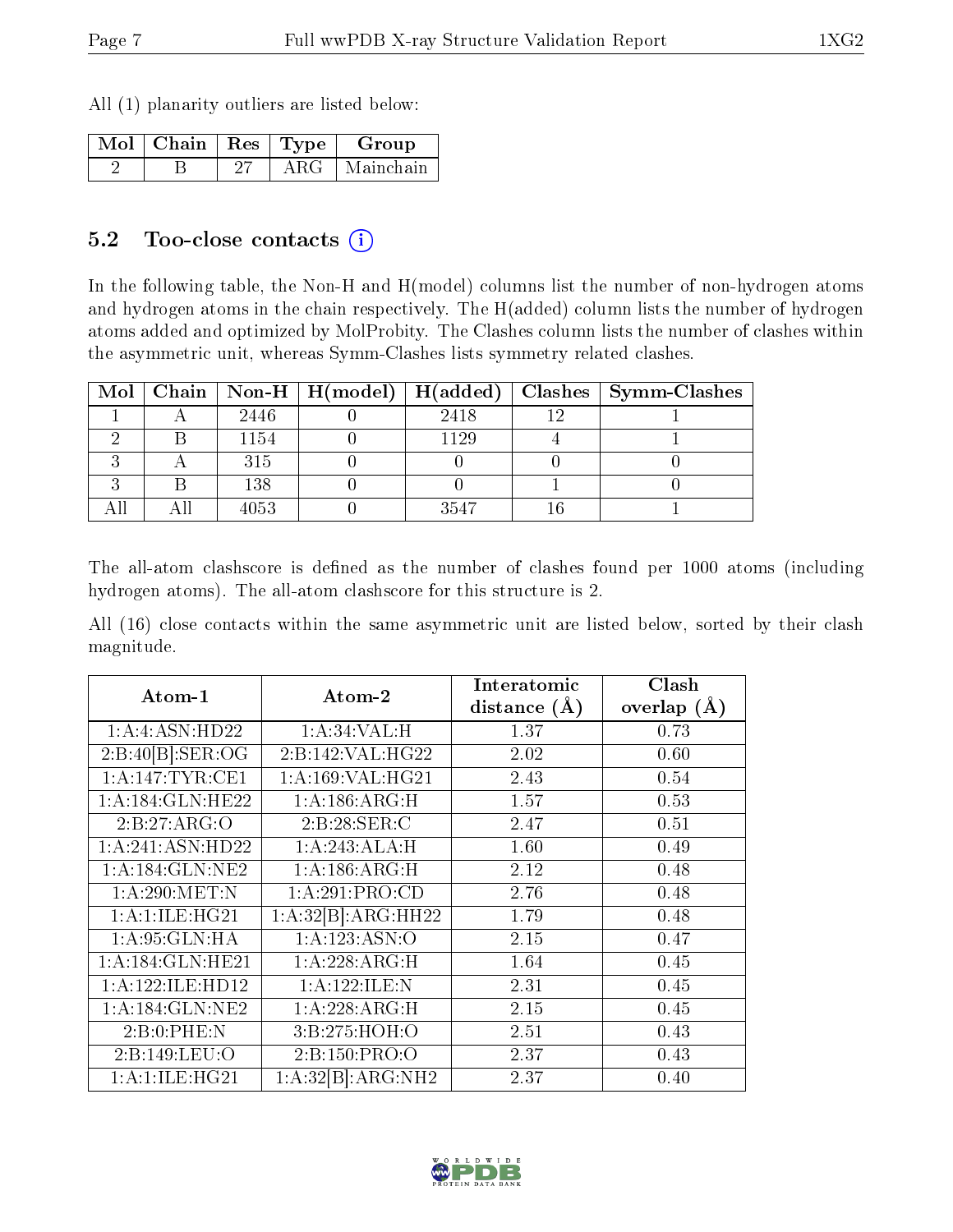All (1) symmetry-related close contacts are listed below. The label for Atom-2 includes the symmetry operator and encoded unit-cell translations to be applied.

| Atom-1 | Atom-2                                   | Interatomic<br>distance $(A)$ | 7lash<br>overlap $(A)$ |
|--------|------------------------------------------|-------------------------------|------------------------|
|        | $1:A:63:TYR:OH$   $2:B:1:GLU:OE1[3 665]$ | 1.83                          | 0.37                   |

### 5.3 Torsion angles  $(i)$

#### 5.3.1 Protein backbone  $(i)$

In the following table, the Percentiles column shows the percent Ramachandran outliers of the chain as a percentile score with respect to all X-ray entries followed by that with respect to entries of similar resolution.

The Analysed column shows the number of residues for which the backbone conformation was analysed, and the total number of residues.

| Mol | Chain | Analysed                       | Favoured             |           | Allowed   Outliers | Percentiles       |
|-----|-------|--------------------------------|----------------------|-----------|--------------------|-------------------|
|     |       | $318/317(100\%)$               | 303(95%)             | 15(5%)    |                    | 100 100           |
|     |       | $156/153$ (102\%)   153 (98\%) |                      | $3(2\%)$  |                    | 100<br>100        |
| All | All   | $474/470(101\%)$               | $^{\circ}$ 456 (96%) | $18(4\%)$ |                    | $100 \mid$<br>100 |

There are no Ramachandran outliers to report.

#### 5.3.2 Protein sidechains  $(i)$

In the following table, the Percentiles column shows the percent sidechain outliers of the chain as a percentile score with respect to all X-ray entries followed by that with respect to entries of similar resolution.

The Analysed column shows the number of residues for which the sidechain conformation was analysed, and the total number of residues.

| Mol | Chain | Analysed                        | Rotameric   Outliers |          | Percentiles            |
|-----|-------|---------------------------------|----------------------|----------|------------------------|
|     |       | $256/253$ (101\%)               | $252(98\%)$          | $4(2\%)$ | 62<br>60               |
|     |       | $135/129$ (105\%)   135 (100\%) |                      |          | 100<br>$^{\prime}$ 100 |
| All | All   | $391/382(102\%)$                | $387(99\%)$          | $4(1\%)$ | 76<br>76 <sub>1</sub>  |

All (4) residues with a non-rotameric sidechain are listed below:

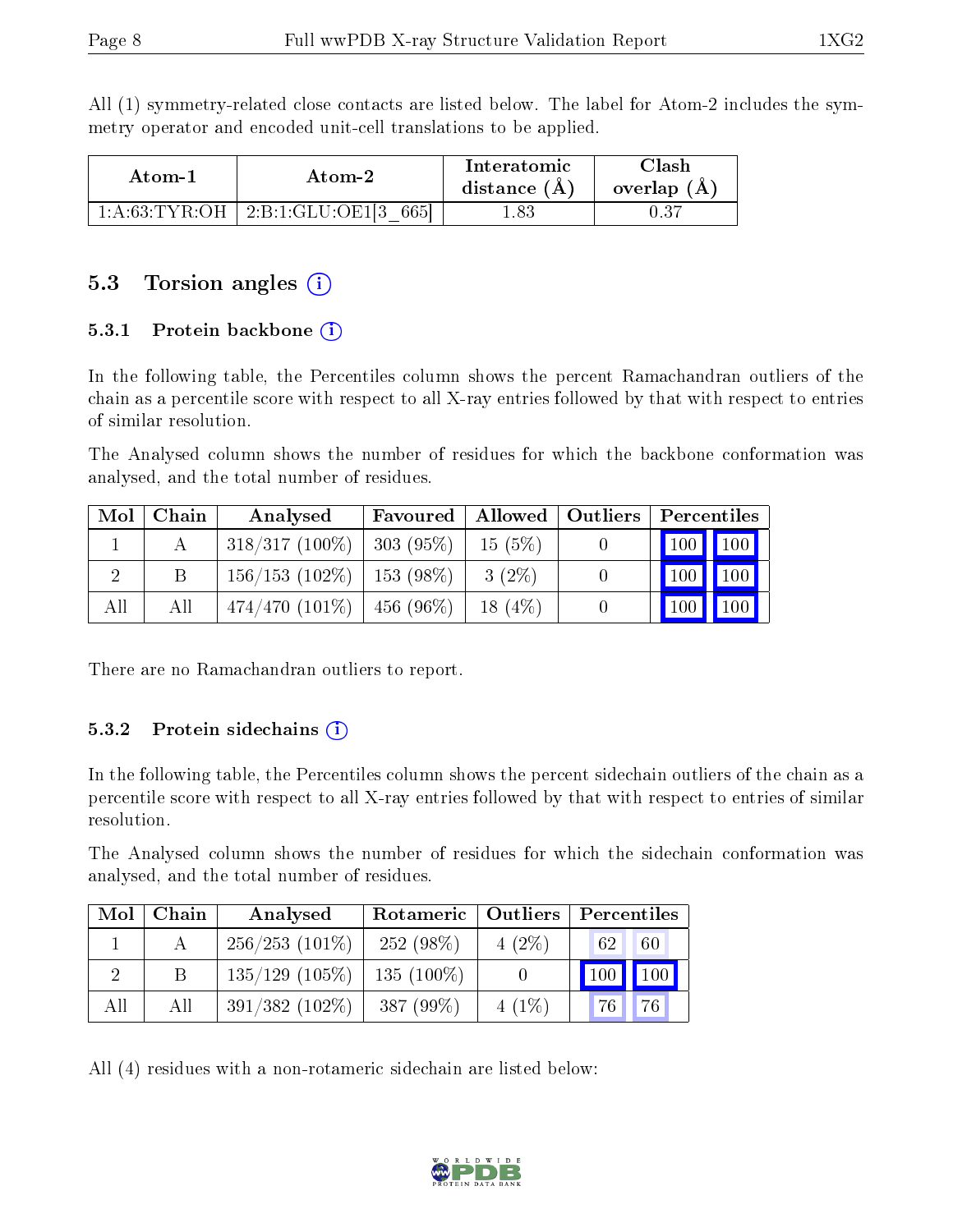| Mol | Chain | Res | Type       |
|-----|-------|-----|------------|
|     |       | 55  | LEU        |
|     |       | 60  | <b>ASP</b> |
|     |       | 135 | TYR.       |
|     |       | 184 | GL N       |

Some sidechains can be flipped to improve hydrogen bonding and reduce clashes. All (10) such sidechains are listed below:

| Mol            | Chain | Res | <b>Type</b>  |
|----------------|-------|-----|--------------|
| 1              | А     | 4   | <b>ASN</b>   |
| 1              | А     | 95  | <b>GLN</b>   |
| 1              | А     | 123 | <b>ASN</b>   |
| 1              | А     | 141 | <b>GLN</b>   |
| 1              | А     | 184 | $_{\rm GLN}$ |
| 1              | A     | 190 | <b>ASN</b>   |
| 1              | А     | 241 | ASN          |
| $\overline{2}$ | В     | 20  | <b>GLN</b>   |
| $\overline{2}$ | R     | 90  | <b>GLN</b>   |
| 2              |       | 123 | <b>ASN</b>   |

#### 5.3.3 RNA [O](https://www.wwpdb.org/validation/2017/XrayValidationReportHelp#rna)i

There are no RNA molecules in this entry.

#### 5.4 Non-standard residues in protein, DNA, RNA chains (i)

There are no non-standard protein/DNA/RNA residues in this entry.

#### 5.5 Carbohydrates  $(i)$

There are no carbohydrates in this entry.

#### 5.6 Ligand geometry (i)

There are no ligands in this entry.

#### 5.7 [O](https://www.wwpdb.org/validation/2017/XrayValidationReportHelp#nonstandard_residues_and_ligands)ther polymers (i)

There are no such residues in this entry.

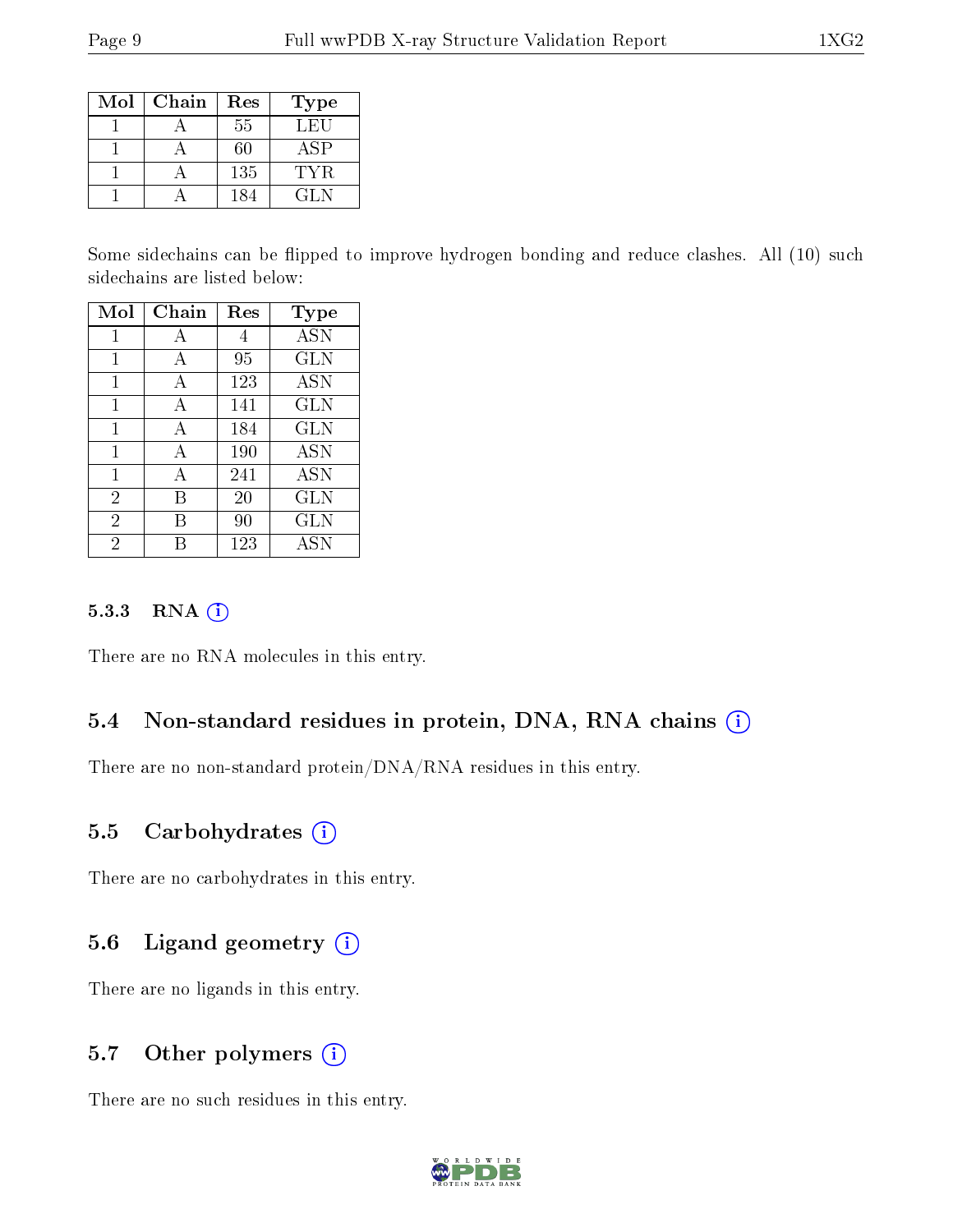## 5.8 Polymer linkage issues (i)

There are no chain breaks in this entry.

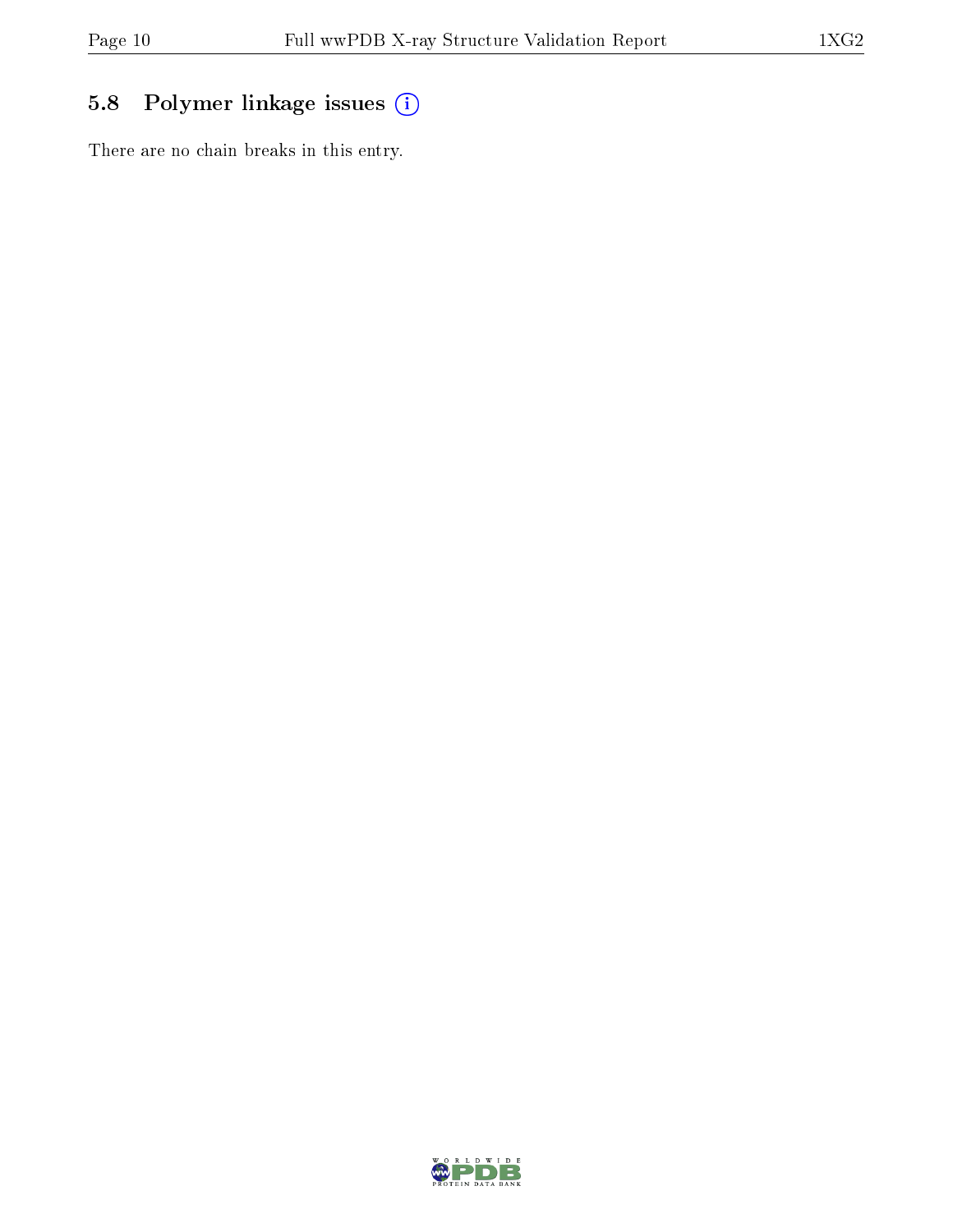## 6 Fit of model and data  $(i)$

## 6.1 Protein, DNA and RNA chains  $(i)$

In the following table, the column labelled  $#RSRZ> 2'$  contains the number (and percentage) of RSRZ outliers, followed by percent RSRZ outliers for the chain as percentile scores relative to all X-ray entries and entries of similar resolution. The OWAB column contains the minimum, median,  $95<sup>th</sup>$  percentile and maximum values of the occupancy-weighted average B-factor per residue. The column labelled ' $Q< 0.9$ ' lists the number of (and percentage) of residues with an average occupancy less than 0.9.

| Mol | Chain | Analysed         | ${ <\hspace{-1.5pt}{\mathrm{RSRZ}} \hspace{-1.5pt}>}$ | $\#\text{RSRZ}\text{>2}$ | $\vert$ OWAB( $\rm \AA^2) \vert \rm \AA$ | $\mid \text{Q}\text{<}0.9$ |
|-----|-------|------------------|-------------------------------------------------------|--------------------------|------------------------------------------|----------------------------|
|     |       | $317/317(100\%)$ | $-0.21$                                               | 74 <br>$5(1\%)$ 72       | 9, 16, 26, 34                            | $3(0\%)$                   |
|     |       | $151/153$ (98\%) | $-0.12$                                               | $2(1\%)$ 77<br>79        | 10, 17, 27, 33                           | $1(0\%)$                   |
| All | All   | $468/470(99\%)$  | $-0.18$                                               | 76<br>$7(1\%)$<br>73     | 9, 16, 27, 34                            | $+4(0\%)$                  |

All (7) RSRZ outliers are listed below:

| Mol | Chain | Res | <b>Type</b>  | <b>RSRZ</b> |
|-----|-------|-----|--------------|-------------|
|     |       |     | ILE          | 6.1         |
| 2   |       | 150 | PRO          | 3.6         |
|     |       | 12  | THR          | 2.8         |
| 1   |       | 301 | <b>GLY</b>   | 2.4         |
|     |       | 2   | ILE          | 2.3         |
|     |       | 317 | $_{\rm ASP}$ | 2.3         |
| 2   |       | 30  | SER          | 2.2         |

### 6.2 Non-standard residues in protein, DNA, RNA chains  $(i)$

There are no non-standard protein/DNA/RNA residues in this entry.

#### 6.3 Carbohydrates (i)

There are no carbohydrates in this entry.

### 6.4 Ligands  $(i)$

There are no ligands in this entry.